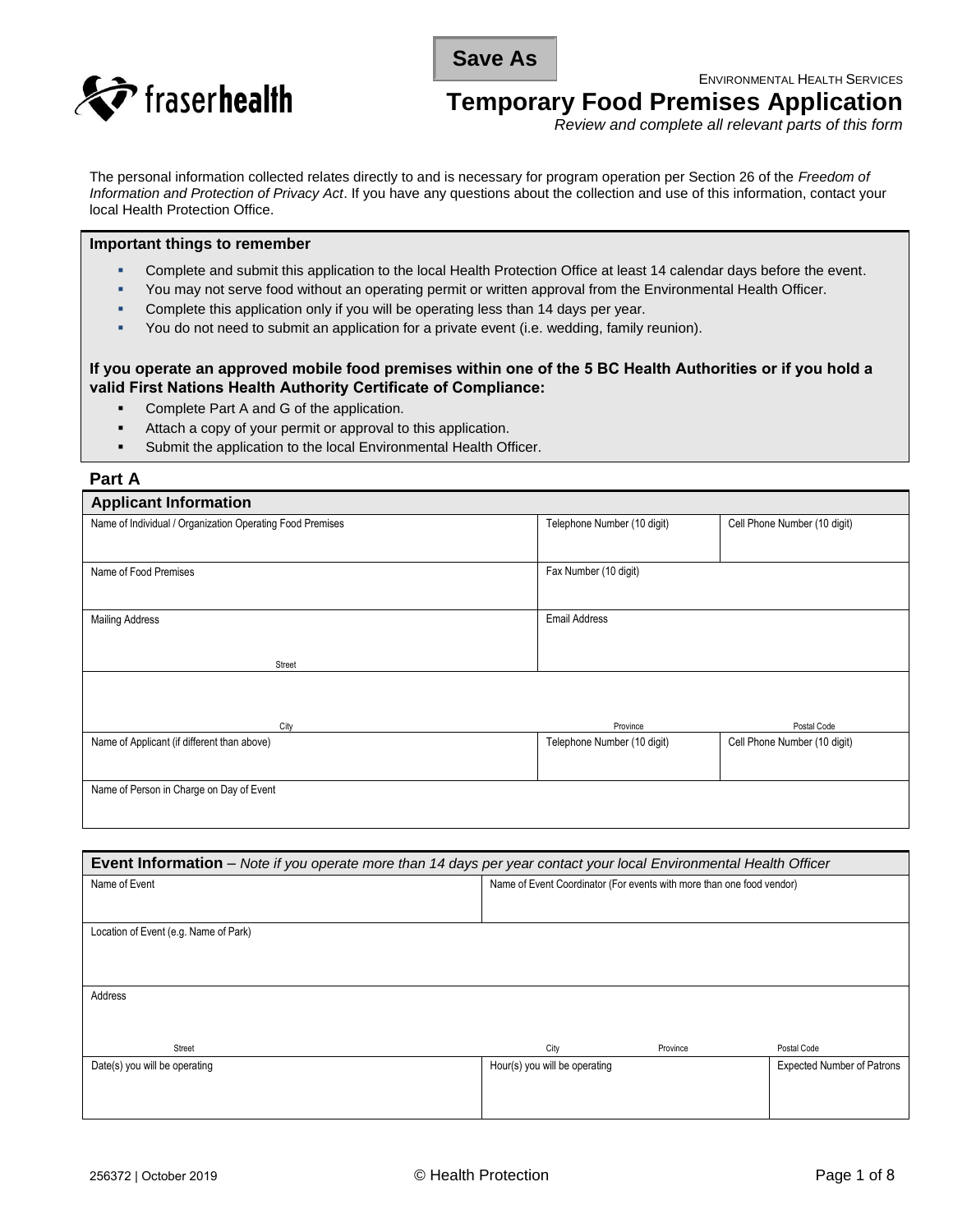

# **Part B**

**Food Service** – *All applicants to complete this section*

*Add additional sheet if space is insufficient*

- **EXTERN** List all foods that will be served at the event including beverages and condiments. All foods must meet the 2% and 5% trans fat restrictions. See www.restricttransfat.ca
- All food must be obtained from a commercial food business. Home preparation or storage is not permitted.

| <b>Menu Item</b> | <b>Name of Supplier</b> | Prepackaged             | Prepared<br>On-site     | <b>Prepared Off-</b><br>site at another<br>location ** |
|------------------|-------------------------|-------------------------|-------------------------|--------------------------------------------------------|
|                  |                         | $\Box$ Yes $\Box$ No    | Yes $\Box$ No<br>ப      | $\Box$ Yes $\Box$ No                                   |
|                  |                         | $\Box$ Yes $\Box$ No    | $\Box$ Yes $\Box$ No    | $\Box$ Yes $\Box$ No                                   |
|                  |                         | Yes $\Box$ No<br>□      | Yes $\Box$ No<br>❏      | $\Box$ Yes $\Box$ No                                   |
|                  |                         | Yes $\Box$ No<br>$\Box$ | Yes $\Box$ No<br>$\Box$ | $\Box$ Yes $\Box$ No                                   |
|                  |                         | $\Box$ Yes $\Box$ No    | $\Box$ Yes $\Box$ No    | $\Box$ Yes $\Box$ No                                   |
|                  |                         | $\Box$ Yes $\Box$ No    | Yes $\Box$ No<br>◻      | $\Box$ Yes $\Box$ No                                   |

\*\* For foods that will be prepared at another location provide the name and address of the approved food premises.

| <b>Foods Prepared Off-site</b> |                                 |  |
|--------------------------------|---------------------------------|--|
| Menu Item                      | Name of Food Premises           |  |
|                                | <b>Physical Address</b>         |  |
|                                | <b>Contact Name &amp; Phone</b> |  |
| Menu Item                      | Name of Food Premises           |  |
|                                | <b>Physical Address</b>         |  |
|                                | <b>Contact Name &amp; Phone</b> |  |
| Menu Item                      | Name of Food Premises           |  |
|                                | <b>Physical Address</b>         |  |
|                                | <b>Contact Name &amp; Phone</b> |  |

# **Part C**

| <b>Physical Details</b> – All applicants to complete this section                                                                                                                                  |                                                                                           |  |  |
|----------------------------------------------------------------------------------------------------------------------------------------------------------------------------------------------------|-------------------------------------------------------------------------------------------|--|--|
| What type of premises will be used to prepare and/or store food at the site of the event?<br>(check $(\checkmark)$ one)                                                                            |                                                                                           |  |  |
| A temporary food booth (e.g. tables & tents)<br>ப<br>A mobile food preparation trailer or cart<br>ப<br>(e.g. hot dog cart)<br>Kitchen in a building (e.g. church, community hall)<br>$\mathcal{L}$ | Premises will be located outdoors<br>Premises will be located indoors<br>Type of flooring |  |  |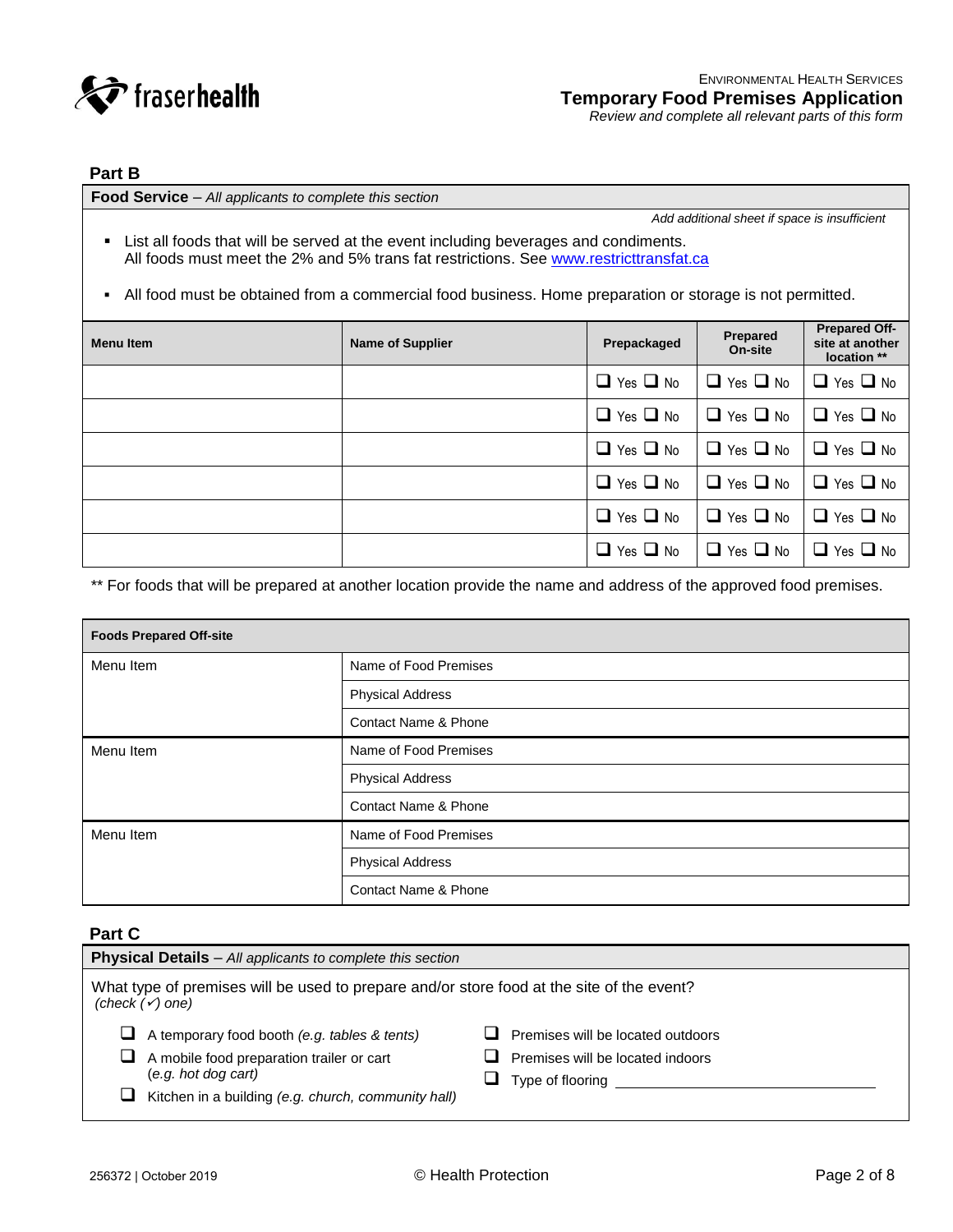

| Part D                                                                                                   |                                                                                                                                                                                                                                |        |                                                                                                                                                                                                                                      |  |
|----------------------------------------------------------------------------------------------------------|--------------------------------------------------------------------------------------------------------------------------------------------------------------------------------------------------------------------------------|--------|--------------------------------------------------------------------------------------------------------------------------------------------------------------------------------------------------------------------------------------|--|
| <b>Operational Plan</b> - All applicants to complete this section                                        |                                                                                                                                                                                                                                |        |                                                                                                                                                                                                                                      |  |
|                                                                                                          | <b>Equipment for Food Storage, Preparation and Service</b>                                                                                                                                                                     |        |                                                                                                                                                                                                                                      |  |
| How will you do the following? (check $(\check{\prime})$ one or more option(s) from each category below) |                                                                                                                                                                                                                                |        |                                                                                                                                                                                                                                      |  |
|                                                                                                          |                                                                                                                                                                                                                                |        |                                                                                                                                                                                                                                      |  |
|                                                                                                          | <b>Transport food to event</b>                                                                                                                                                                                                 |        | Keep food hot                                                                                                                                                                                                                        |  |
| ❏                                                                                                        | Cooler(s) with ice/ ice packs                                                                                                                                                                                                  | ⊔      | Barbeque                                                                                                                                                                                                                             |  |
| ❏                                                                                                        | Refrigeration/freezer unit(s)                                                                                                                                                                                                  | $\Box$ | Stove/oven                                                                                                                                                                                                                           |  |
| ப                                                                                                        | Insulated container(s) (hot foods)                                                                                                                                                                                             |        | Insulated containers                                                                                                                                                                                                                 |  |
| ❏                                                                                                        | Other example and the state of the state of the state of the state of the state of the state of the state of the state of the state of the state of the state of the state of the state of the state of the state of the state | ⊔      | Chafing dishes                                                                                                                                                                                                                       |  |
|                                                                                                          |                                                                                                                                                                                                                                | ❏      |                                                                                                                                                                                                                                      |  |
|                                                                                                          | Keep food cold                                                                                                                                                                                                                 | $\Box$ | Foods will not be kept hot                                                                                                                                                                                                           |  |
| ❏                                                                                                        | Refrigeration/freezer unit(s)                                                                                                                                                                                                  |        |                                                                                                                                                                                                                                      |  |
| ப                                                                                                        | Cooler(s) with ice packs                                                                                                                                                                                                       |        | <b>Check temperatures</b>                                                                                                                                                                                                            |  |
| ⊔                                                                                                        |                                                                                                                                                                                                                                | ❏      | Probe thermometer (for foods)                                                                                                                                                                                                        |  |
| ❏                                                                                                        | Foods do not need to be kept cold                                                                                                                                                                                              | ⊔      | Refrigerator thermometer                                                                                                                                                                                                             |  |
|                                                                                                          | Prepare / serve foods                                                                                                                                                                                                          | ❏      | Thermometers will not be needed                                                                                                                                                                                                      |  |
| $\Box$                                                                                                   | Utensils (e.g. tongs, spoons)                                                                                                                                                                                                  |        | <b>Protect food from contamination</b>                                                                                                                                                                                               |  |
|                                                                                                          | Pots/pans/bowls                                                                                                                                                                                                                | ப      | Tent/umbrella                                                                                                                                                                                                                        |  |
|                                                                                                          | Cutting board(s)                                                                                                                                                                                                               | ⊔      | Food wrap                                                                                                                                                                                                                            |  |
| ⊔                                                                                                        | Other                                                                                                                                                                                                                          | ⊔      | Food storage containers                                                                                                                                                                                                              |  |
| ❏                                                                                                        | Utensils will not be needed                                                                                                                                                                                                    | ❏      | Sneeze guard                                                                                                                                                                                                                         |  |
|                                                                                                          |                                                                                                                                                                                                                                | $\Box$ | Other <u>example and the set of the set of the set of the set of the set of the set of the set of the set of the set of the set of the set of the set of the set of the set of the set of the set of the set of the set of the s</u> |  |
|                                                                                                          | Cook / reheat food                                                                                                                                                                                                             |        |                                                                                                                                                                                                                                      |  |
| ⊔                                                                                                        | Barbeque                                                                                                                                                                                                                       |        | Provide dishware/cutlery for customers                                                                                                                                                                                               |  |
| ப                                                                                                        | Stove/oven                                                                                                                                                                                                                     | ⊔      | Single use (disposable)                                                                                                                                                                                                              |  |
| ⊔                                                                                                        |                                                                                                                                                                                                                                | ❏      |                                                                                                                                                                                                                                      |  |
| ❏                                                                                                        | Foods will not be cooked or reheated                                                                                                                                                                                           | ❏      | Dishware/cutlery will not be needed                                                                                                                                                                                                  |  |
|                                                                                                          |                                                                                                                                                                                                                                |        |                                                                                                                                                                                                                                      |  |
| <b>Utilities</b>                                                                                         |                                                                                                                                                                                                                                |        |                                                                                                                                                                                                                                      |  |
|                                                                                                          | How will you provide the following? (check $(\checkmark)$ one or more option(s) from each category below)                                                                                                                      |        |                                                                                                                                                                                                                                      |  |
|                                                                                                          | Water source (for washing hands, cleaning, drinking)                                                                                                                                                                           |        | Garbage collection / disposal                                                                                                                                                                                                        |  |
|                                                                                                          | City water                                                                                                                                                                                                                     | ❏      | Garbage cans & haul away                                                                                                                                                                                                             |  |
|                                                                                                          | Private water source (address) _____________                                                                                                                                                                                   | ⊔      | Garbage cans & dumpster on-site                                                                                                                                                                                                      |  |
|                                                                                                          |                                                                                                                                                                                                                                | $\Box$ |                                                                                                                                                                                                                                      |  |
| ⊔                                                                                                        |                                                                                                                                                                                                                                |        |                                                                                                                                                                                                                                      |  |
|                                                                                                          | Water is not needed                                                                                                                                                                                                            | ❏      | <b>Waste water collection</b>                                                                                                                                                                                                        |  |
|                                                                                                          | <b>Power source</b>                                                                                                                                                                                                            | ❏      | Holding tank<br>Container / bucket (larger than potable water container)                                                                                                                                                             |  |
| ⊔                                                                                                        | <b>Battery</b>                                                                                                                                                                                                                 | ❏      | Direct connection to existing plumbing                                                                                                                                                                                               |  |
| ⊔                                                                                                        | Electricity                                                                                                                                                                                                                    | $\Box$ |                                                                                                                                                                                                                                      |  |
|                                                                                                          | Gas / propane                                                                                                                                                                                                                  |        |                                                                                                                                                                                                                                      |  |
|                                                                                                          | Generator                                                                                                                                                                                                                      |        | Waste water disposal                                                                                                                                                                                                                 |  |
|                                                                                                          |                                                                                                                                                                                                                                | ❏      | <b>City Sewer</b>                                                                                                                                                                                                                    |  |
|                                                                                                          |                                                                                                                                                                                                                                | $\Box$ | Other_                                                                                                                                                                                                                               |  |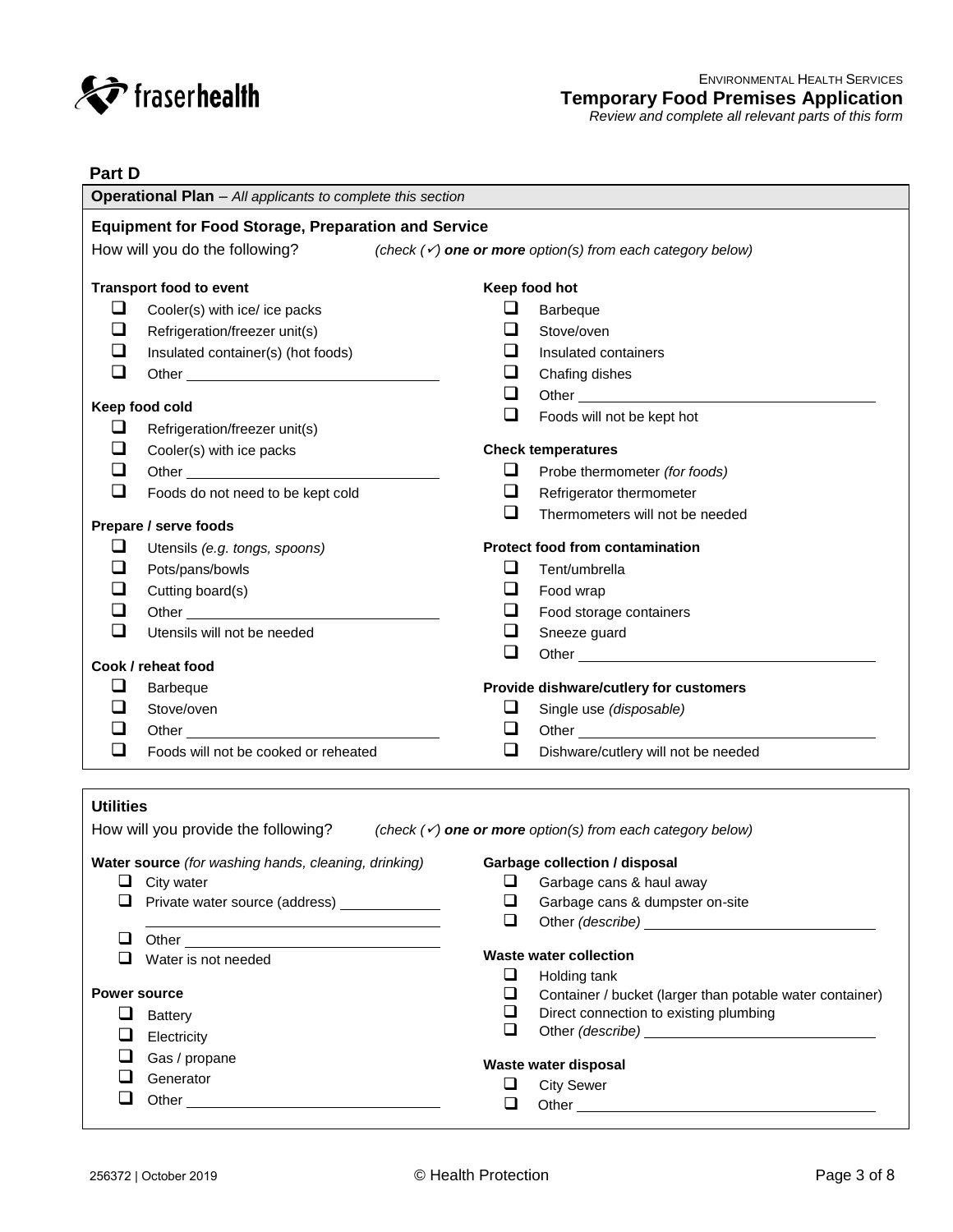

| <b>Cleaning, Sanitizing and Hand Washing</b><br>What will you use for?<br>(check $(\checkmark)$ one or more option(s) from each category below) |                                                                                                             |  |                                                                                       |
|-------------------------------------------------------------------------------------------------------------------------------------------------|-------------------------------------------------------------------------------------------------------------|--|---------------------------------------------------------------------------------------|
|                                                                                                                                                 | <b>Dishwashing sinks</b>                                                                                    |  | <b>Cleaning and sanitizing equipment</b>                                              |
|                                                                                                                                                 | 2 compartment sink with hot and cold running<br>water on-site                                               |  | Dishwashing detergent                                                                 |
|                                                                                                                                                 | Other                                                                                                       |  | Bleach: 2 tablespoons of bleach in 1 gallon water or 1 tsp.<br>bleach per litre water |
|                                                                                                                                                 |                                                                                                             |  | Other (describe)                                                                      |
|                                                                                                                                                 | Hand washing sinks (select all that apply)                                                                  |  |                                                                                       |
|                                                                                                                                                 | Portable hand sink with hot and cold running water<br>within ____________ft/meters of food preparation area |  |                                                                                       |
|                                                                                                                                                 | A temporary hand wash station will be set up as<br>per the diagram below                                    |  |                                                                                       |
|                                                                                                                                                 | Liquid soap and paper towels                                                                                |  |                                                                                       |
|                                                                                                                                                 |                                                                                                             |  |                                                                                       |
|                                                                                                                                                 |                                                                                                             |  |                                                                                       |

# **How to Set up a Temporary Hand washing Station**

**This set-up may be considered only when serving one perishable food.**

- **Always wash your hands before starting work and** after using the toilet.
- Wet your hands, lather with soap for 20 seconds, rinse, and dry with paper towel.
- **Ensure you provide enough potable water. At** least 22.5 litres / 5 gallons is recommended.
- **Dispose of wastewater into a sanitary sewer** connection only (toilet or laundry sink).

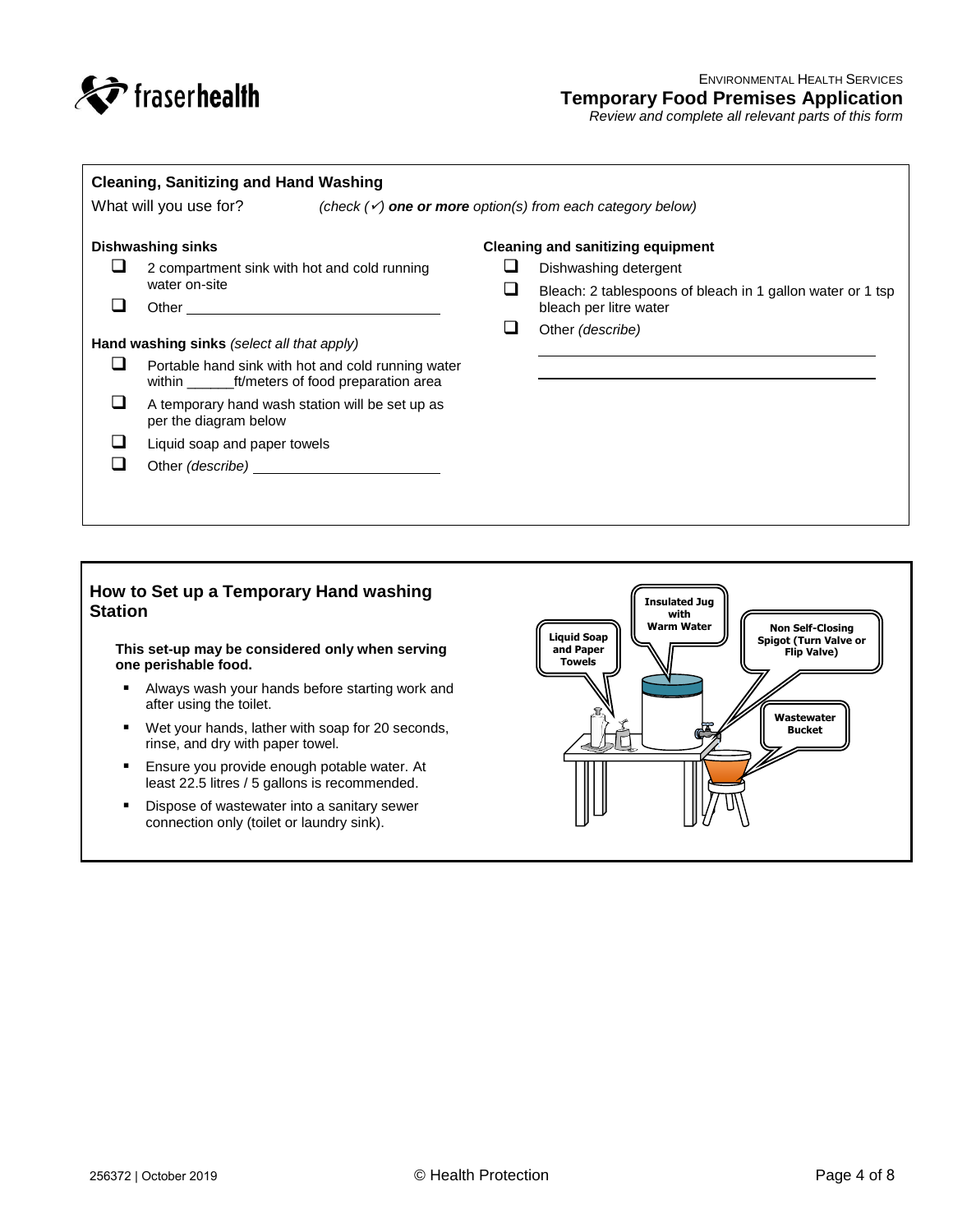

# **Part E**

# **Layout of Temporary Food Premises**

# **Instructions**

- **•** Draw the layout of your temporary food premises.
- **•** Draw and label the location of:
	- **˗** Equipment used for food storage and preparation *(e.g. cooking equipment)*
	- **˗** Food, utensils and single service storage areas
	- **-** Hand washing and dishwashing station(s)
	- **˗** Wastewater and garbage containers

**Note:** A canopy or other suitable roof cover and flooring may be required.

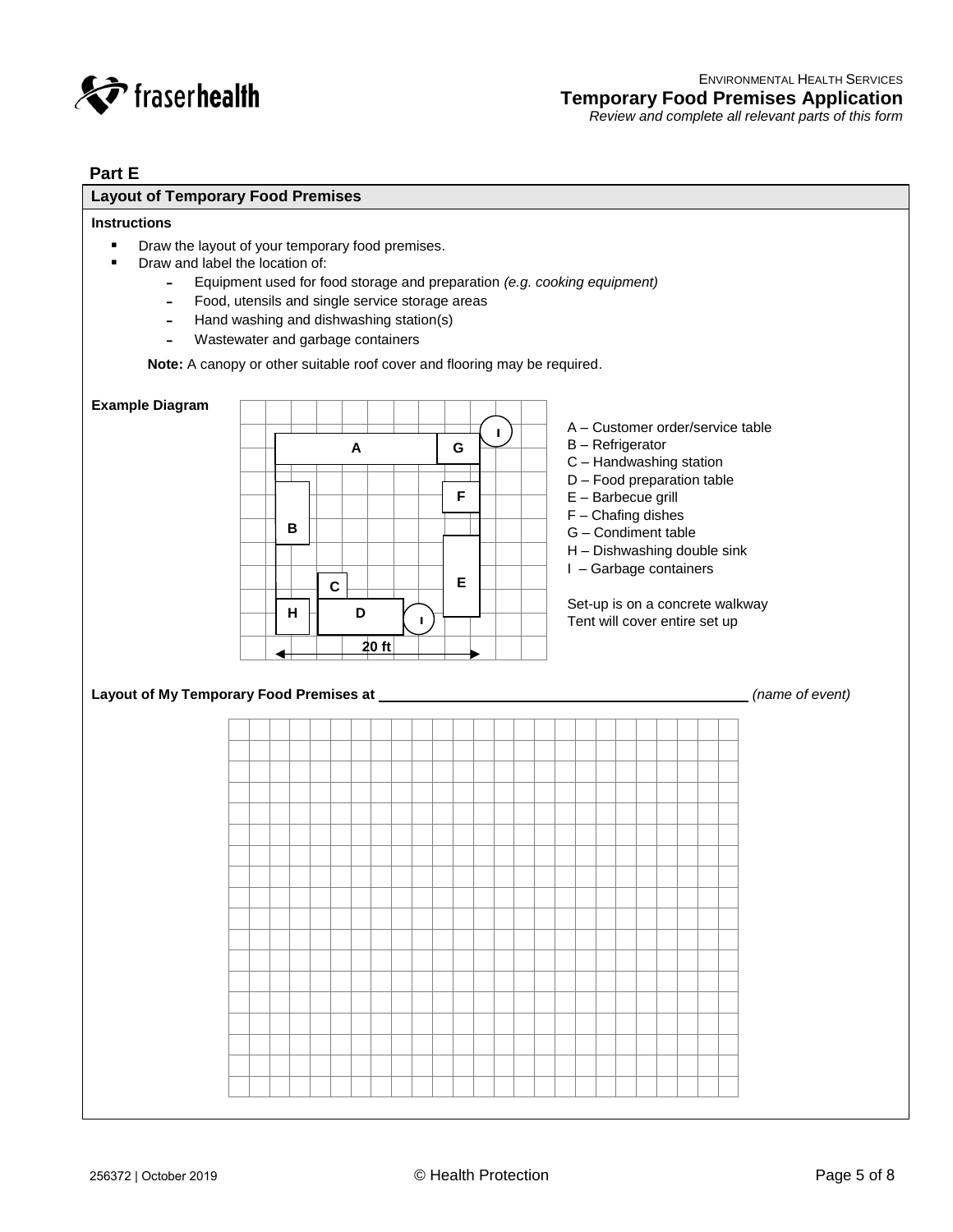

## **Part F**

#### **Safe Food Preparation, Sanitation Procedures and Food Handler Training**

#### *Note: If you will be preparing food on site complete this section*

If you are preparing food at the event you need to provide a written plan describing how you will make sure food is safe to eat and preparation areas are clean. Depending on the type of food and method of preparation the EHO may approve the use of the Food Safety and Sanitation Procedures listed below or may require the submission of a more detailed "Food Safety Plan" and "Sanitation Plan".

#### **Food Safety Procedures**

Review the Food Safety Procedures listed below and check if applicable. The EHO may require more detailed information.

- Cold food will be stored and/or served at less than  $4^{\circ}C$  (40 $^{\circ}F$ ).
- $\Box$  Food will be cooked and/or reheated to at least 74°C (165°F).
- Hot foods will be served immediately *or*
- $\Box$  Hot foods will be stored at a minimum temperature of 60 $\degree$ C (140°F).
- $\Box$  If minimum temperatures are not maintained, food will be discarded.
- $\Box$  An accurate probe thermometer will be used to measure hot and cold food temperatures.
- $\Box$  Food temperatures will be checked before food service begins.
- $\Box$  Food temperatures will be routinely checked during food service.

#### **Sanitation Procedures**

Food contact surfaces, equipment and utensils will be frequently:

- $\Box$  Washed with dishwashing detergent and warm water.
- $\Box$  Rinsed with clean water.
- $\Box$  Sanitized using the method specified in Part D.

#### **FOODSAFE Training**

At least one person needs to be present at all times who has successfully completed the FOODSAFE Level I course or its equivalent. Food handlers should have a copy of their FOODSAFE certificate with them during the event.

#### **Instructions**

- List the name(s) of the person(s) who is/are FOODSAFE Level 1 certified and will be present during event.
- **Attach a copy of the FOODSAFE certificate to this application.**

#### **Name(s) of FOODSAFE Level 1 certified food handler Expiry Date of Certificate** (day / month / year)

- $\Box$  All food will be obtained/purchased from a commercial food business.
- $\Box$  Food handlers will wash hands thoroughly before handling foods.
- $\Box$  Food and/or utensils will be protected from contamination.
- $\Box$  Clean utensils will be used to serve foods.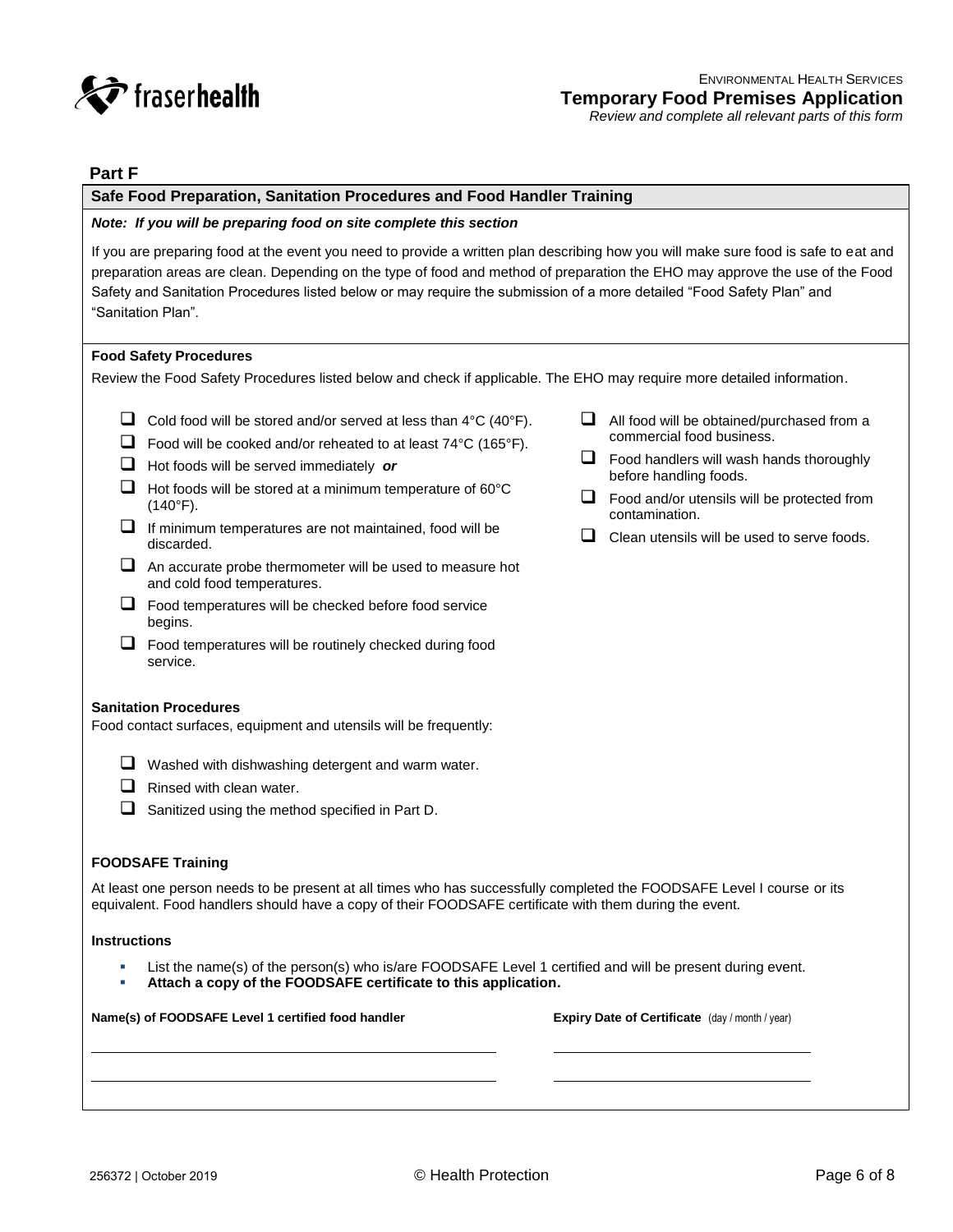

# **Save As**

# **Part G Applicant Signature**

Please ensure you have completed the required sections in as much detail as possible. **Incomplete information could delay processing of your application.**

The information I have provided is complete and accurate to the best of my knowledge. I further agree to comply with the provisions of the Food Premises Regulation (BC Reg 210/99) and any requirements of Fraser Health.

| Date of Application (day / month / year) | <b>Print Name</b> | Signature |
|------------------------------------------|-------------------|-----------|
|                                          |                   |           |
|                                          |                   |           |

|                             | For Office Use Only                                 |                                              |  |  |
|-----------------------------|-----------------------------------------------------|----------------------------------------------|--|--|
| $\Box$                      | <b>Permit Issued</b>                                |                                              |  |  |
| $\mathcal{L}_{\mathcal{A}}$ | <b>Approval Issued</b>                              |                                              |  |  |
|                             | Permit/Approval not required (see<br>reasons below) |                                              |  |  |
| n l                         | Rejected (see reasons below)                        | Date Applicant Notified (day / month / year) |  |  |
|                             | <b>Conditions of Operating Permit or Approval:</b>  |                                              |  |  |
|                             |                                                     |                                              |  |  |
|                             |                                                     |                                              |  |  |
|                             |                                                     |                                              |  |  |
|                             | <b>Reasons:</b>                                     |                                              |  |  |
|                             |                                                     |                                              |  |  |
|                             |                                                     |                                              |  |  |
|                             |                                                     |                                              |  |  |
|                             | EHO Printed Name                                    |                                              |  |  |
|                             | EHO Signature                                       |                                              |  |  |
|                             | Date (day / month / year)                           |                                              |  |  |